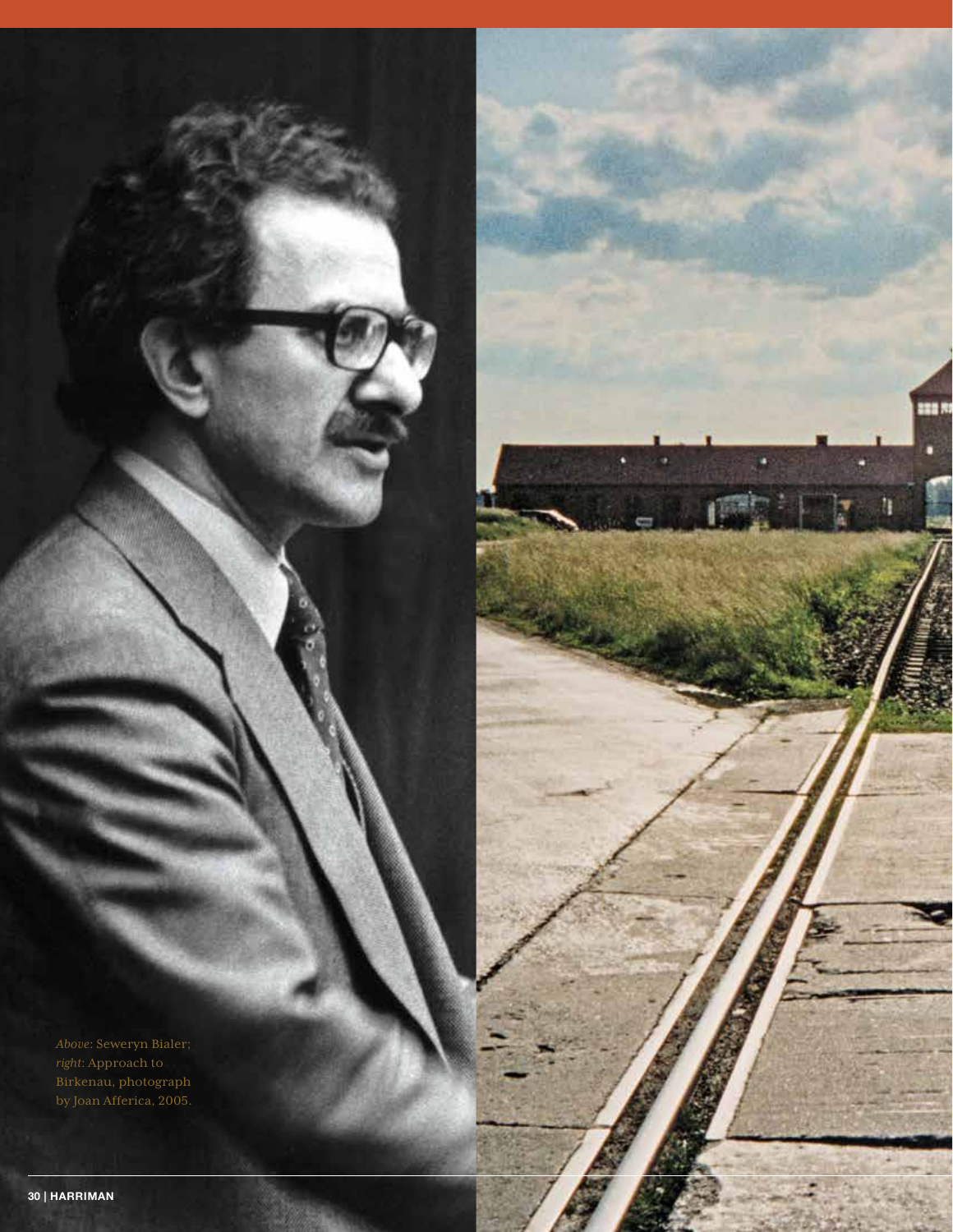

# War's **Reality** in the Life and Work of **Seweryn Bialer**

BY JOAN AFFERICA AND RONALD MEYER

n article about Seweryn Bialer (1926–2019) could well reiterate his contributions to the Harriman Institute, to Columbia University, to students, to the many beneficiaries in the United States and abroad who benefited from his knowledge about events and processes in the period of the Cold War. They would recognize the broad range of subjects he taught in the Department of Political Science and the School of General Studies. They might know something of his administrative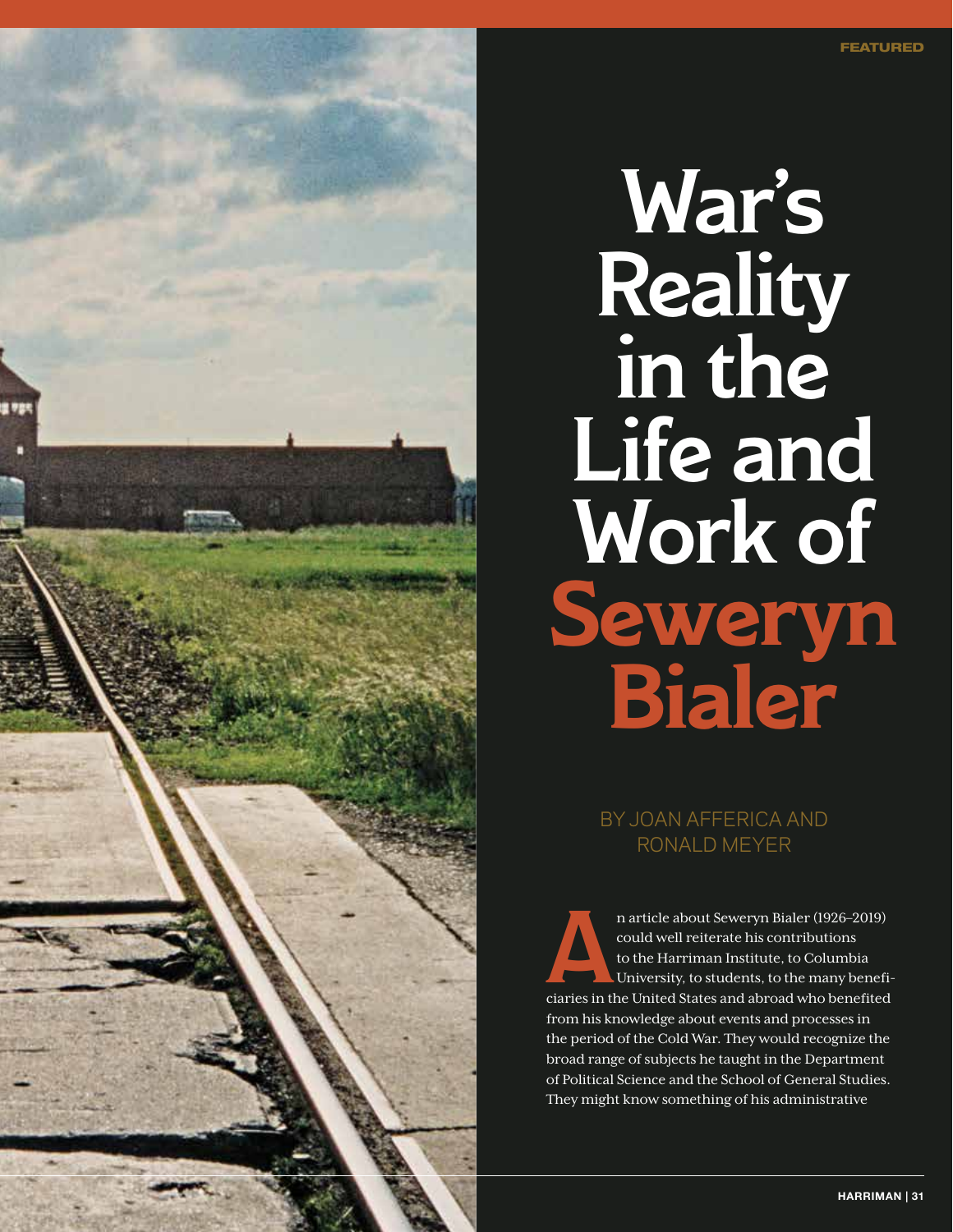experience with the Research Institute on International Change or the Harriman Institute as well as of his membership on the Board of Supervisors of the School of International and Public Affairs and the executive committees of the Political Science and Sociology departments. They may have heard he was a member of the American Academy of Arts and Sciences, the Council on Foreign Relations, the International Institute for Strategic Studies in London, and the Carnegie Foundation on International Studies, among other organizations. They may have witnessed the whirl of departures for Washington, London, Moscow, Havana, or Beijing. The curriculum vitae is long.

This article, however, will focus on some experiences and stimuli in his less-known younger life that nurtured an unfailing pursuit of knowledge and on the never-fading memories that underlay his preoccupation with the history of a period in which he and his family suffered dislocation, hunger, pain, and the expectation of imminent death. It will attempt to show something of the determination, willpower, and luck that enabled him to survive and, with years of hard work, to gain a professional reputation of merit in this university and in this country.

This article introduces the context for two unpublished draft documents from Bialer's legacy of personal papers that follow. The first document affords a glimpse of a grievous past with his recollections of the war's end in 1945 and some thoughts on his early commitment to communism. The second document presents his approach to the war's origins. The first was intended to serve as the preface, the second as the introduction, to his unfinished, last major work on the Second World War in the East.

Perhaps Bialer's first public appearance in the United States, following his abandonment of Poland in January 1956, may be dated June 1956, when he testified for three days before a closed U.S. Senate subcommittee hearing that was investigating the "Scope of Soviet Activity in the United States." Without knowledge of English he was accompanied by a distinguished interpreter, Professor Jan Karski of Georgetown University, known as the courageous Polish courier who had brought directly to President Roosevelt a firsthand account of atrocities against Jews in concentration camps. Bialer, asked to relate his positions in Poland

at the time of his defection, listed membership in the Central Committee Party *aktiv*, the roughly 200 senior Party officials employed by the Central Committee. In that capacity he was responsible for anti-Western propaganda. He was in addition secretary of the Party Committee in the Institute of Social Sciences and the Higher School of Marxism-Leninism; ideological adviser to *Tribuna* 

Soviet army entering Warsaw in January 1945. Reproduction FORUM.

*Ludu*, the official Party newspaper; and research scholar for the School of Economic Sciences, Polish Academy of Sciences. An author of several political science textbooks, he had written as well a doctoral dissertation on the U.S. Marshall Plan for the program in political economy at the Institute for the Education of Scientific Cadres of the Central Committee of the Polish Communist Party. Charged with the organization of anti-Western propaganda, he was privy to confidential memoranda, orders, and letters addressed to the Central Committee and in contact with peers in the Soviet Union and other countries in the

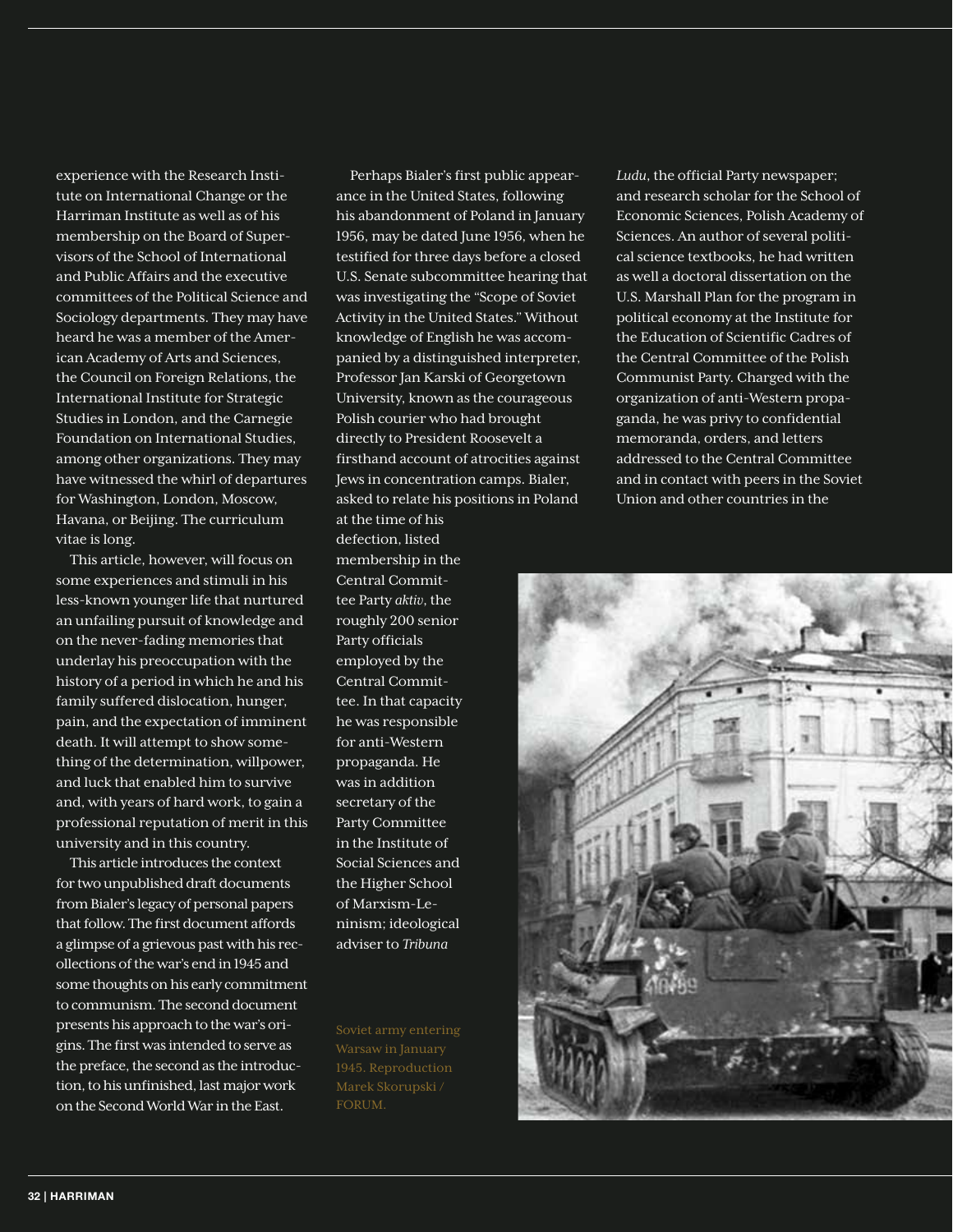

The whirl of departures for Washington, London, Moscow, Havana, or Beijing.

Eastern bloc. In sum he had access to the nerve centers of the Polish Communist Party. He proved to be an unexpected and unmatched source.

The senators who questioned the 29-year-old expert would have no knowledge of the route traveled by the 18-year-old who made his way in 1945 from his last work camp at Friedland, on the border with Czechoslovakia, through devastated Poland to Warsaw. Confined at the age of 13

Bialer with President Ronald Reagan at a lunch for Soviet experts and senior staff in the Roosevelt Room of the White House, May 11, 1988.

with his family to the Łódź Ghetto, it was there he began what became a lifelong study of Marxist theory. There he joined the Anti-Fascist Youth Movement, a Communistsponsored study group, and risked taking part in the ghetto underground, which earned him

one among several medals awarded to him in the postwar period by the Polish government. As the Łódź Ghetto was being emptied in 1944 in the face of the Soviet advance, Bialer was transported by train to Auschwitz-Birkenau and in 1945 through Gross-Rosen to Friedland.

Upon reaching Warsaw in the summer of 1945, the idealistic young man, uneducated and unskilled, believed that it was his duty as a Communist to seek factory work. The forewoman informed him at the outset that the Germans had made one mistake in Poland: they did not kill all the Jews an opinion, she continued, that was shared by everyone working in this factory. Soon he turned to the Party for direction. At the time his only choice for a high school education was a militia training base where, owing to his ability, he attained the rank of captain and at the age of 19 became head of the

political department of this Citizens' Militia Training Center. From there he moved into Party organizations, rising quickly, despite his age. The Party leadership gave priority to an urgent need to create an intelligentsia capable of governing the country, given the earlier brutal destruction of Polish intellectuals by both Nazi and Soviet rulers.

Bialer's first publication in the United States was entitled "I Chose Truth: A Former Leading Polish Communist's Story" (*News from Behind the Iron Curtain*, October 1956). This document was read in English translation into the record of the Senate proceedings, broadcast in Polish for Radio Free Europe, and dropped in thousands of copies from balloons flown over his homeland. The essay detailed his rise in the Communist Party and his "political, moral, and ideological" reasons for rejecting the Party. After many years of working in the Communist system at the highest levels, he had concluded that it was an "antidemocratic system which could not exist without poverty, waste, and falsehood." Stalin's death in 1953 did not end dictatorship but merely changed the players who engaged in the same "Stalinist and Beria-like methods." He grounded his assertion in documents and conversations that shed light on the actions of Beria, Tito, Malenkov, Molotov, and Khrushchev. He argued that the Party leadership feared the progress of the Thaw: "I had access to many documents and I know the way comrades from the Politburo tried to smother and suppress the so-called 'Thaw.'" Bialer's defection had taken place a month before Khrushchev's "Secret Speech" (February 25, 1956). Might he otherwise have remained in Poland with the promise of a distinguished future?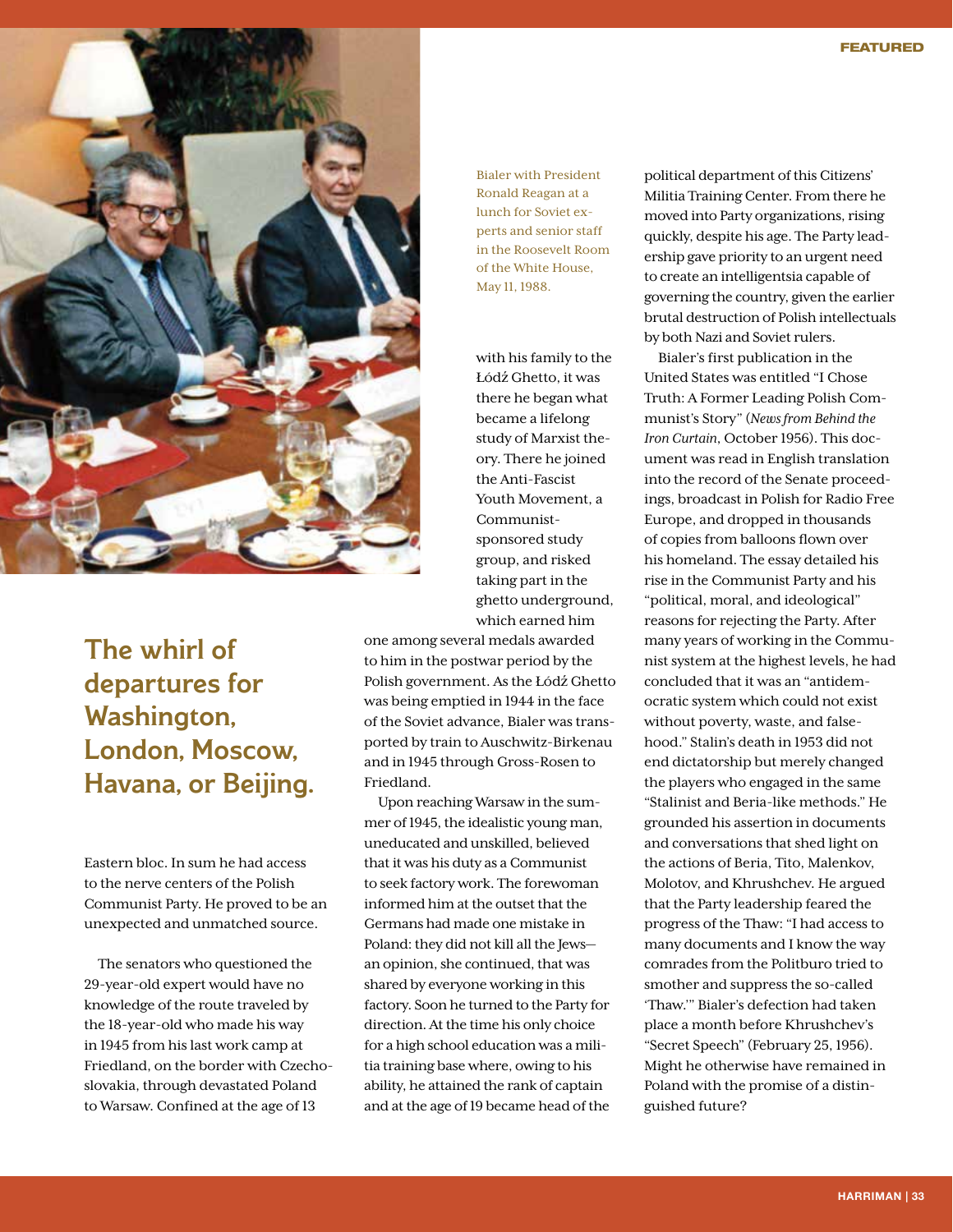

I had access to many documents and know how the Politburo suppressed the Thaw. —Seweryn Bialer

Toward the end of his Senate testimony Bialer was asked to recommend what policy the United States should follow with regard to Poland. "I believe," he replied, "that the most important thing is this: Let the American people convince the Polish people that they first sympathize with them, and, secondly, that the Americans will never reconcile themselves with the loss of freedom in Poland." Bialer would be summoned to Capitol Hill numerous times from the 1950s through the 1990s to address U.S.-Soviet relations, the Soviet political economy, and the Soviet role in Asia.

Bialer remained in Washington with a new identity, working as a research

#### Seweryn Bialer, 1950s.

analyst of Soviet and East European affairs for various government agencies. It was Seweryn Bialer, however, who moved in 1963 to New York and entered the doctoral program in political science at Columbia University, where he remained until his retirement in 1996 as the Robert and Renée Belfer Professor of International Relations. His doctoral dissertation, "Soviet Political Elites: Concept, Sample, Case Study" (1966), was a painstaking study on early computer punch cards of members elected to the Soviet Central Committee from 1939 to 1965. This work contributed in a major way to elaborating the concept of *nomenklatura*, a significant notion in later study of the Soviet leadership.

Rather than publishing his dissertation, however, Bialer chose to concentrate on the stream of Soviet World War II military memoirs that benefited from Khrushchev's Thaw. *Stalin and His Generals: Soviet Military Memoirs of World War II* (Souvenir Press, 1969) was hailed in the *New York Times* as "an unprecedented glimpse of Stalin through the eyes of his associates" (April 27, 1969).

Bialer's next book, *Stalin's Successors: Leadership, Stability, and Change in the Soviet Union* (1980), secured his position as a leading expert in Soviet studies. His achievement was recognized three years later when he was awarded the MacArthur Fellowship, the first ever granted to a political scientist and the only one awarded to a Sovietologist.

In his final book, *The Soviet Paradox: External Expansion, Internal Decline*  (Knopf, 1986), Bialer laid bare the fundamental paradox of Soviet rule: that

the long-term survival of the Soviet Union depended upon the processes of democratization and *glasnost*, which were required for economic modernization, but which also imperiled the entire authority basis of the Soviet system itself. Writing for the *New York Times Book Review*, Peter Reddaway singled out for particular praise the "masterly chapter" that details the rise and suppression of Poland's Solidarity movement as a "critical turning-point in the history of the Soviet empire" (July 27, 1986).

But rather than repeat material easily found in the tributes to Seweryn Bialer written after his death and the obituary published in the *New York Times* on February 21, 2019, not to mention entries in Wikipedia and other online sources, we turn the reader's attention to the two draft manuscripts that follow. They introduce the subject on which he was thinking consciously and unconsciously all his adult life, namely, a study of the Second World War in the East. In his curriculum vitae it has the working title "Russia at War: The Nazi-Soviet Conflict."

And we close this introduction to Seweryn Bialer's manuscripts with the knowledge that when illness denied the book's completion, he asked to be read aloud in Russian a book he knew almost by heart: Konstantin Simonov's novel *Zhivye i mertvye* (The Living and the Dead), the moving chronicle of the first months on Russia's Western border. He thus returned to the fate of the Red Army soldier with whom he had "suffered the defeats and rejoiced at the victories" in Poland 70 years earlier.

*Joan Afferica is L. Clarke Seelye Professor Emeritus of History, Smith College, and the late professor's wife.*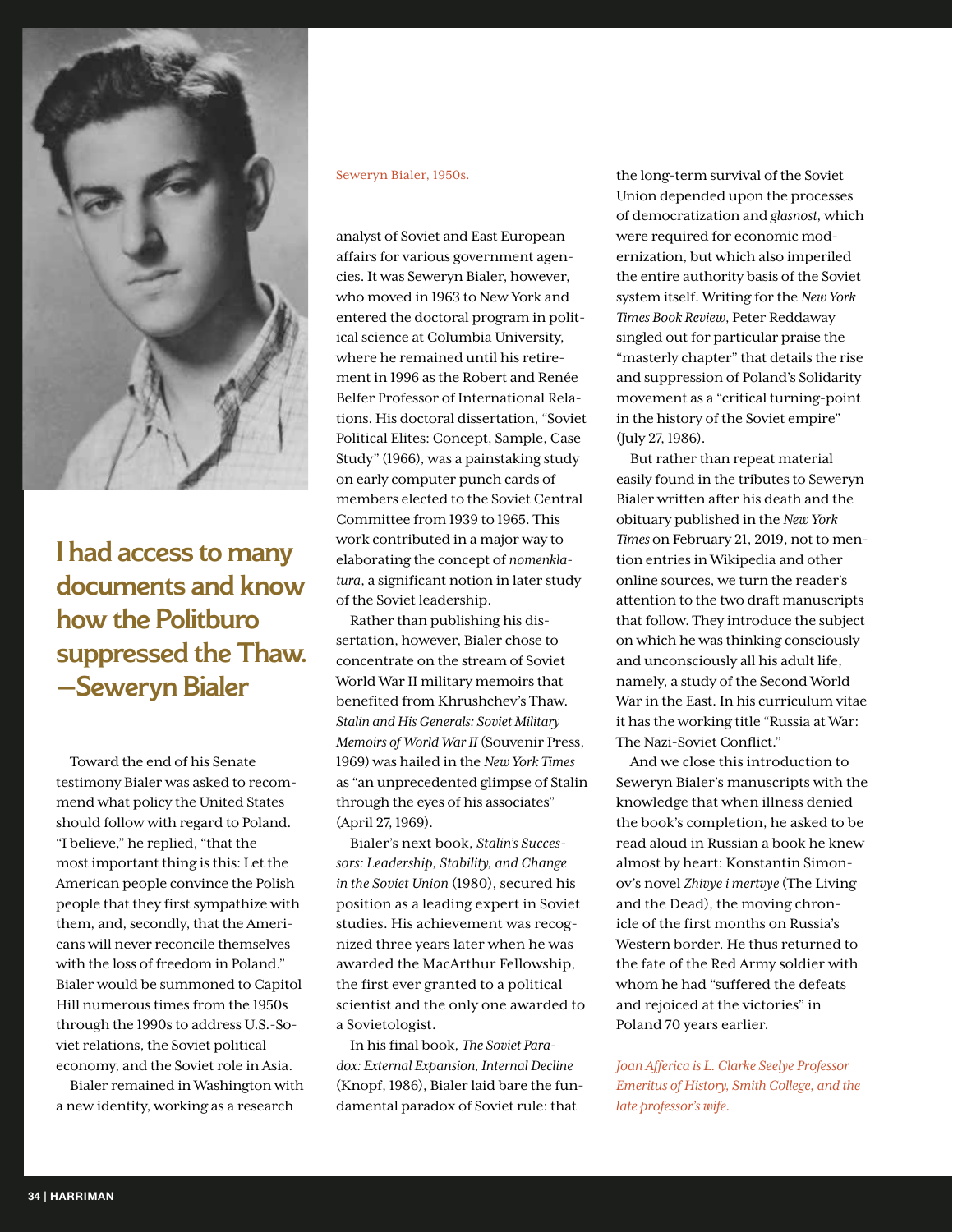# Draft Preface and Introduction to **"Russia at War: The Nazi-Soviet Conflict"**

### BY SEWERYN BIALER

#### **PREFACE**

I saw my last armed German soldier, and my first armed Red Army soldier, on May 9, 1945—the day that the war with Germany officially ended with the Nazi capitulation. I was perched behind a tree on a rocky hill about 100 feet above a road that crossed the German border and the Sudetenland and close to which, about less than a mile, the concentration camp Friedland was placed, where I had been incarcerated the last months of the war. Both I and a large group of the camp inmates were able to escape after the death of Hitler was announced in the first days of May. By that time most of the SS soldiers who regularly guarded the prisoners escaped to the West and were supplanted by mostly drunk Ukrainian SS or even Volkssturm. The barbed wires surrounding the camp were not electrified anymore and it was possible

to escape the camp with limited risk at night in places where the lights were missing. On May 9, the last SS troops were moving south and by afternoon the Red Army storm troops arrived. I could see from the hill the red banner that was raised over my camp. I ran from the hill, still in my striped camp "uniform," my head adorned with a "promenade of lice," my feet in wooden clogs, and I do not know how I jumped onto the gun-carriage of a horse-drawn artillery piece where a young Russian soldier held the reins. To his visible astonishment I started to sing the Russian patriotic song "*Yesli zavtra voina*" (If There's War Tomorrow), which as I will explain later was unintentionally very ironic.

The war started in earnest for me on September 7, 1939, when the German troops marched into Łódź (which they renamed Litzmannstadt), the second largest city in Poland, where I lived with my family. I was then 12 years old and was facing almost six years of Nazi rule, first in the Łódź Ghetto and then in Auschwitz and other concen-

tration camps. I grew up fast, started to work in a factory that produced electrical motors, and in 1941 became a member of the Anti-Fascist Youth Movement, which was in fact a Communist organization, the only organization in our large factory that was engaged in thinking and activities that went beyond the effort "only" to survive.

After the disasters of 1939–41, when all of Europe was ruled or aligned with Hitler, the only hope that kept me and most of my family and friends spiritually alive and prevented our descent into "walking dead," as far as such fate was dependent on nonphysical factors, was the expectation that the Soviet Union would break its ties with Germany and in a powerful attack defeat its armed forces and liberate us from the certain death that awaited us from the Nazis. For the entire Ghetto the German attack on the Soviet Union of June 22, 1941, came as a virtual festival of joyous expectations. The incredible German

Łódź Ghetto, February 9, 1942.

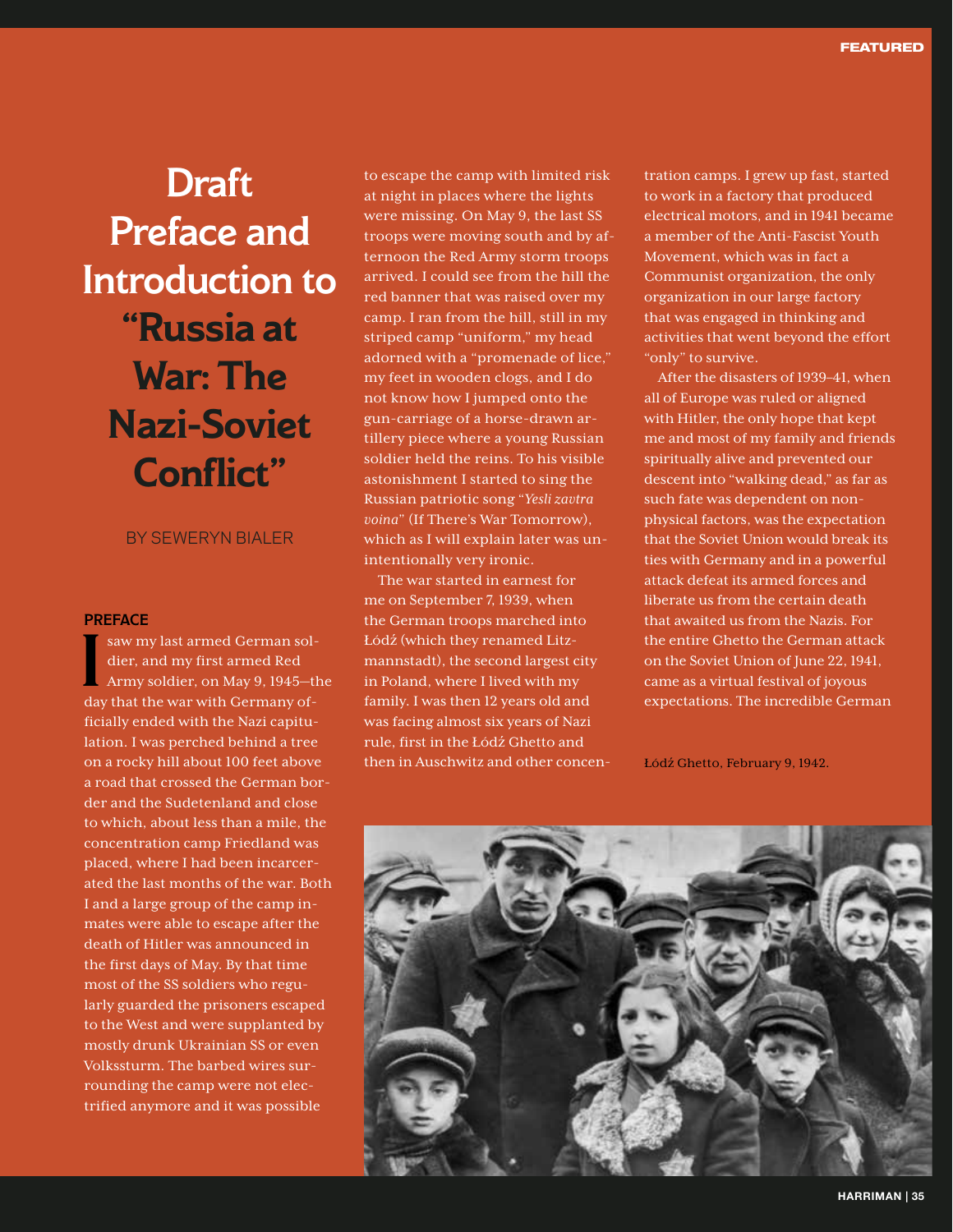Harriman Institute director Robert Legvold with Bialer at a seminar (November 18, 1987).

victorious march toward Moscow in 1941, and, even more so, the Red Army defeats in the summer of 1942, left most of my family and acquaintances with only remnants of the initial hope and with deep resignation to meet the fate that the Nazis were preparing for us.

Yet not many among the small circle of my comrades in the Communist organization abandoned hope and withdrew from any activity under the shock of what for us was the unexplainable, because of our beliefs, near collapse of the Soviet colossus. We mentally and emotionally fought with the Red Army every step of its struggle with the Germans, suffering its defeats and elated by its victories. It should therefore come as no surprise that I wanted to write a book about the Nazi-Soviet conflict for a very long time, probably all my adult life. I hope by doing so to explain for myself why our elation of June 22, 1941, was so bitterly disappointed, and why nevertheless the cruel but just end-verdict on the Nazi state and its German supporters was achieved primarily by the sacrifice and determination of the Red Army.

My early allegiance to the Communist faith [in the Łódź Ghetto] was primarily intellectual: it explained to a nonreligious boy why the world turns and provided satisfying, authoritative answers to the many questions that he faced. It permitted a Jew who was deeply frightened by the German overlords to feel superior in most basic ways over the same Germans. It provided a sense of a closed community and sure support in conditions of



extreme suffering and danger. It built an emotional and rational basis for the feeling that almost never abandoned me, not of personal survival, but of the unavoidable defeat of the evil of Nazism. And finally it provided a virtualization of the force of the ideology by the presence of the Soviet Union, its powerful army, and its wise leader.

The confrontation in 1945 of the idea and the reality of the Red Army and the "New Soviet Man" was a harsh blow that could, however, be rationalized by the always rational ideology; by my very survival that was brought almost miraculously not a moment too soon; by the lack of even basic education and culture; by the lack of information from those who knew the "real" reality and were afraid to communicate it to a Communist; and by the monopoly of "heavy" readings confined by the Communist regime to the "Holy Script."

After the war I received my education in social sciences, apart from the Party School, at Warsaw University and the Institutes of the Academy of Sciences. I was also educated in Soviet military science. Yet slowly my commitment

My early allegiance to the Communist faith was primarily intellectual.

was being undermined intellectually by confrontation with published untruths pronounced by the Party leaders, particularly in 1952. The single most important incident occurred, however, in July 1953, three months after the death of Stalin and three days after the arrest in Moscow of Beria, the chief of the Soviet secret police. [It was then that Aleksandr Zawadski, later President of Poland, recounted to me the truth about his wartime experience in the Soviet Union.]

By 1955, my last year in Poland, my career in the Party was on a sure path to a "favorable future." I was First Secretary of the Party organization in the Higher Party School, a Lecturer for the Central Committee of the Party, and a Reader in Political Economy at the Par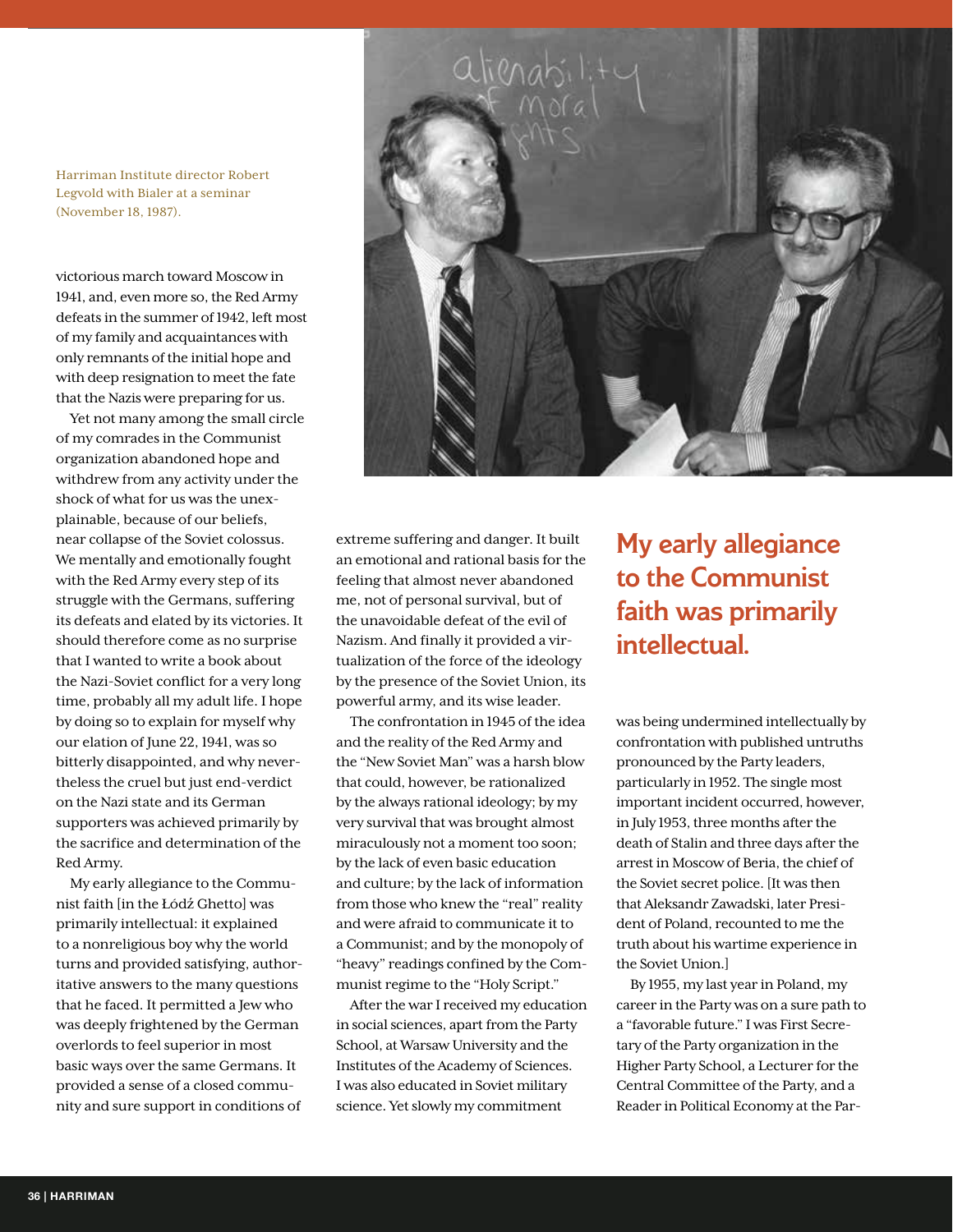ty's Institute of Education and Scientific Cadres. In December of that same year I began my escape to the West.

I have wanted to write a book on the Russo-German war for a very long time, probably all my adult life. I started to research the subject seriously in the 1960s and published with the help of

Joseph Stalin with Georgy Malenkov, Lavrenty Beria, and Vyacheslav Molotov, Moscow Kremlin, 1948.

my wife *Stalin and His Generals* (Pegasus, 1969), the first collection in English of excerpts from Soviet war memoirs that was based on the stream of new memoirs appearing in the Soviet Union after the 20th Party Congress and Khrushchev's "secret" speech.

*April 2010*

## INTRODUCTION

At the beginning of the 20th century many historians predicted an era of mankind's rapid and benevolent prog-



ress owing to the advance of education and science and the expansion and intensification of technological development. Mass education would "inevitably" carry with it an increased rationality of mankind's behavior. The explosion of technological prowess would not only make the planet more habitable and peoples' material aspirations easier to satisfy, but also it would make wars impossible between nations entering the industrial age because of their predictable destructiveness.

At the beginning of the present century there are very few historians who in retrospect fail

to portray the 20th century as particularly vile, violent, and destructive in mankind's history. In most cases the formative process leading to the tragedies of the past century is seen in the First World War, which undermined any preceding positive expectations for the future. Volker Berghahn and others are convincing in their position that the chasm between the decades that separated the two world wars is, to a large extent, artificial and grounded in the Eurocentric bias of historians. Nevertheless, the First World War, because of its unimaginable level of human losses and its material and spiritual destruction, marked a watershed in the experience of European countries, which controlled the bulk of global military and economic power.

It is easy, however, to forget that the *stakes* in this war were rather limited, despite the total character of mobilization and the terrible losses. The Allied victory did not endanger Germany's existence as a major sovereign power, nor would a German victory have brought an end to France and Great Britain as great powers. In fact, as a result of the First World War, no power achieved a high level of hegemony over the European continent. Moreover, as a result of the collapse of the weak Russian and Austro-Hungarian empires (which would in all probability have dissolved even without the war), the distribution of nation-state power became rather more fragmented than it was before the war. The only power that really profited from the war, the United States, shortly after its end withdrew from the Continent, consistent with its cultural and political traditions and preferences.

From the point of view of the outcome at stake, the Second World War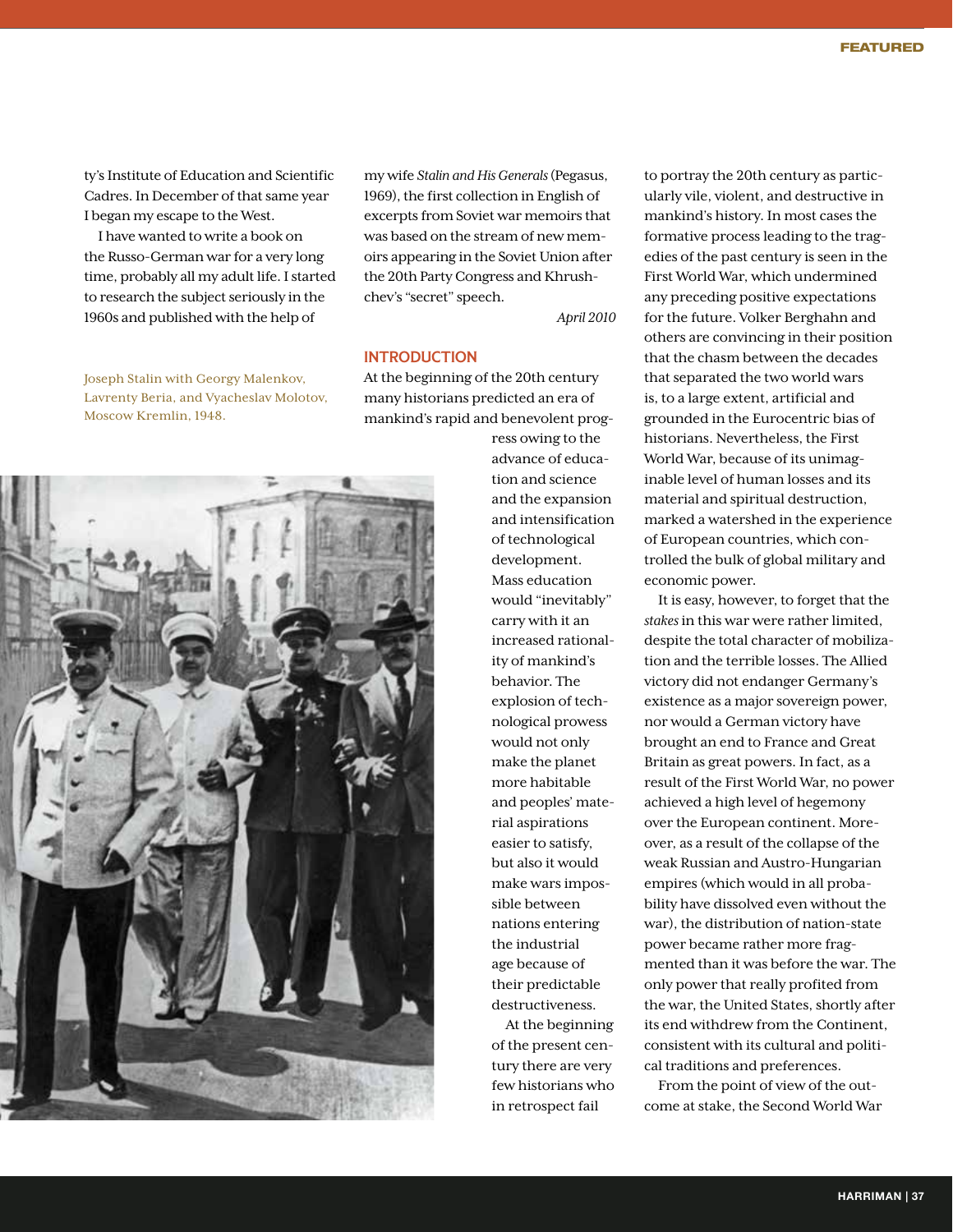

was from its beginning very different. Nazi Germany's victory over Great Britain, as was the case with Poland and France, would have led to the dissolution of a sovereign nation-state and an end to a way of life. Moreover, with Germany's attack on the Soviet Union in June 1941, there emerged for a short period of time a true potential for a nontraditional, vicious dictatorial system to establish its rule over the entire European continent. The Nazi victory in war with the Soviet Union, or a rapid and complete Soviet victory over Germany, would almost certainly have created a situation in which such rule would have been established.

The Nazi-Soviet war was not simply another phase of the war Hitler started in September 1939 with the attack on Poland and finished with the conquest

of Yugoslavia and Greece 20 months later. In this early war the entire European continent was either conquered or allied to Germany or neutral. As Sir Michael Howard suggests, the attack on Russia on June 22, 1941, started a new, separate war, with different aims and different rules—a vicious slaughterhouse with no analog in modern history. "Germany," he proposes, "had to win the interrupted First World War before it was able to embark so

disastrously on the Second." Howard is seconded by Niall Ferguson, who wonders whether in fact there was "really such a thing as the Second World War." The crucial segment of this war, as David Reynolds suggests, was exactly the period on which I intend to concentrate my analysis. "International events in 1940 and 1941 undoubtedly shook the foundations of contemporary thinking," writes Reynolds. "In many ways this period was the 'fulcrum' of the 20th century, the turning point in the endgame of the old Europe-centered order."i Stressing the eventual American domination of the 20th century, one has still to remember that the crucial dynamic for this era was provided by the *unavoidable* clash of the two totalitarian empires—those of Hitler and

Stalin. These two regimes could enter into contractual relations while trying to out-guess their opponent. They could, as they did, clash in a total war, but they could not ignore each other. Their preoccupation with one another was so close because they had much more in common than with any other regime to which they were allied or opposed. For Stalin, the real opponent of Communist movements in capitalist countries was not the fascist but the Social Democrat who competed for loyalty of the working classes. For Hitler, on his way to power, the real opponent was not the Communist who necessarily served as the specter that frightened the establishment into appointing him chancellor of Germany. Rather it was the Center parties that could provide an alternative, as well as the social extremists and adventurers in his own ranks which could intimidate the establishment. When Hitler and Stalin faced each other, they knew that for the first time they were facing their ultimate challenge, their mirror image, an image that they both admired and hated with a passion unequaled in any of their other encounters.

Yet one can abstract from ideological counter-positions or constraints and look at the period 1938 to 1941 from the point of view of the logic of great power ambitions and fears. It seems that the results would not have been different; the German and Soviet regimes would clash regardless. While Nazi and Communist ideology contributed to the virulence of their clash, it was not the decisive ingredient as their cooperation in 1939–1940 has shown. (One could risk the proposition that "ideology" played a greater role in the actions of the allegedly most "pragmatic" country—the United States.)